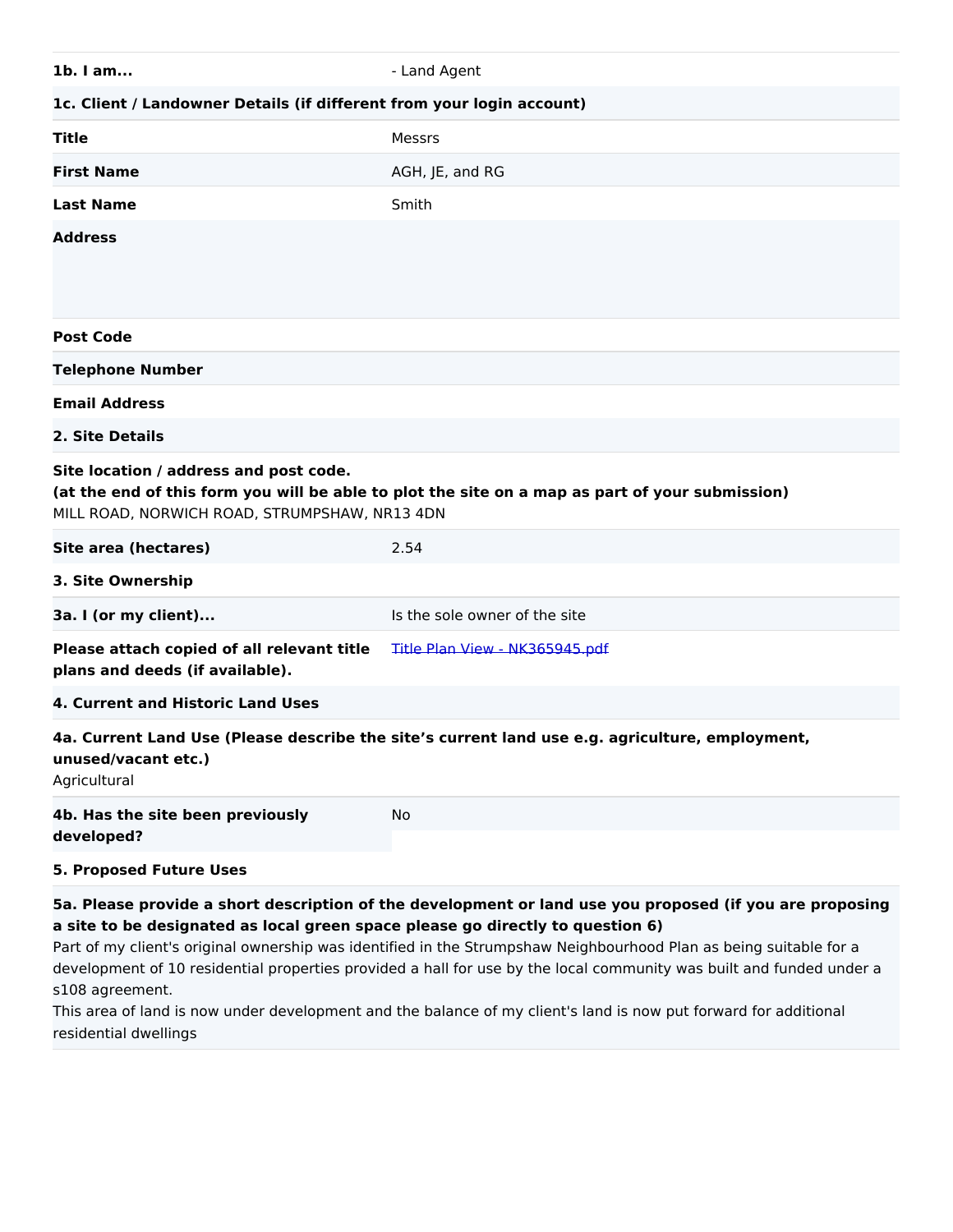## **5c. Please provide further details of your proposal, including details on number of houses and proposed floorspace of commercial buildings etc.**

The number of dwellings to be accommodated on the site would be the subject of further discussion and planning appraisal work that my clients would undertake with the allocation and consideration that this site is suitable for residential development.

#### **5d. Please describe any benefits to the Local Area that the development of the site could provide.**

Development of this site would complete the village development boundary within a road network rather than see further incursions into open countryside

## **6. Local Green Space**

If you are proposing a site to be designated as Local Green Space please complete the following questions. These questions do not need to be completed if you are not proposing a site as Local Green Space. Please consult the guidance notes for an explanation of Local Green Space Designations.

## **7. Site Features and Constraints**

Are there any features of the site or limitations that may constrain development on this site (please give details)?

# **7a. Site Access: Is there a current means of access to the site from the public highway, does this access need to be improved before development can take place and are there any public rights of way that cross or adjoin the site?**

This site has 2 road frontages, 1 to Mill Lane which is having some improvement to allow the development of the community hall and 10 detached dwellings to take place and the other to Buckenham Road

# **7b. Topography: Are there any slopes or significant changes of in levels that could affect the development of the site?**

no

# **7c. Ground Conditions: Are ground conditions on the site stable? Are there potential ground contamination issues?**

The site is general level and enclosed by road frontages or existing residential development. The land is stable and there have been no known issues with the development of the adjoining land currently taking place.

# **7e. Legal Issues: Is there land in third party ownership, or access rights, which must be acquired to develop the site, do any restrictive covenants exist, are there any existing tenancies?** No

**7f. Environmental Issues: Is the site located next to a watercourse or mature woodland, are there any significant trees or hedgerows crossing or bordering the site are there any known features of ecological or geological importance on or adjacent to the site?**

None known

**7g. Heritage Issues: Are there any listed buildings, Conservation Areas, Historic Parklands or Schedules Monuments on the site or nearby? If so, how might the site's development affect them?** No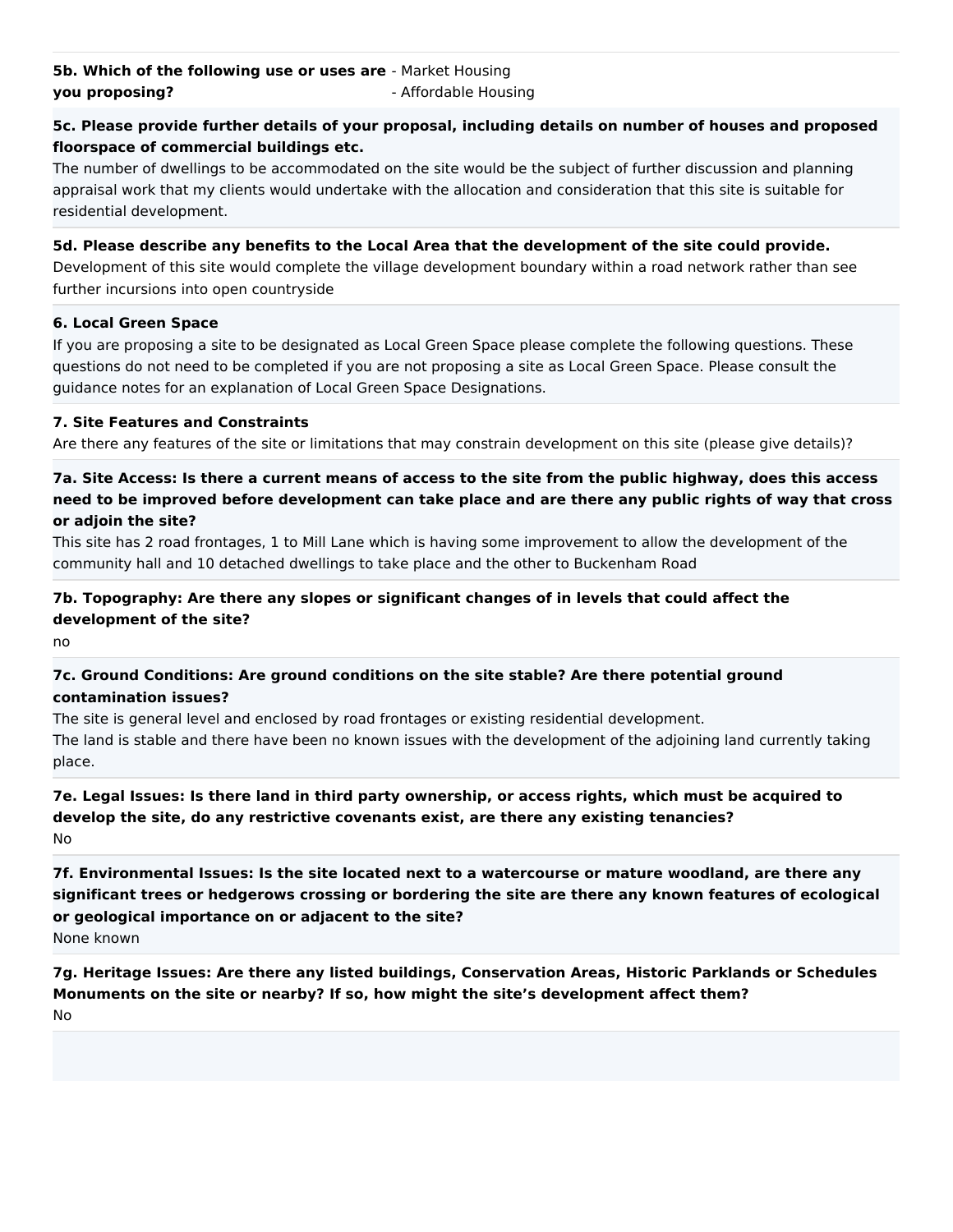# **7h. Neighbouring Uses: What are the neighbouring uses and will either the proposed use or neighbouring uses have any implications?**

No issues or implications known The site has residential dwellings on 2 sides and road frontages to the remaining sides.

# **7i. Existing uses and Buildings: are there any existing buildings or uses that need to be relocated before the site can be developed.**

No buildings on the site

## **8. Utilities**

**8a. Which of the following are likely to be readily available to service the site and enable its development? Please provide details where possible.**

| <b>Mains water supply</b> | Yes    |  |
|---------------------------|--------|--|
| <b>Mains sewerage</b>     | Yes    |  |
| <b>Electricity supply</b> | Yes    |  |
| <b>Gas supply</b>         | Unsure |  |
| <b>Public highway</b>     | Yes    |  |
| <b>Broadband internet</b> | Yes    |  |

## **8b. Please provide any further information on the utilities available on the site:**

The development of the community hall and 10 detached dwellings have all been connected to main utility services. It is therefore envisaged that such main utility services will be available for connection to any development that takes place on the site being put forward.

#### **9. Availability**

**9a. Please indicate when the site could**  1 to 5 years (by April 2021)

# **be made available for the land use or development proposed.**

## **9b. Please give reasons for the answer given above.**

The site is being used by the landowners who have possession and availability subject only to current cropping.

#### **10. Market Interest**

**10. Please choose the most appropriate category below to indicate what level of market interest there is/has been in the site. Please include relevant dates in the comments section.** Site is owned by a developer/promoter

## **11. Delivery**

**11a. Please indicate when you anticipate**  Up to 5 years (by April 2021)**the proposed development could be begun.**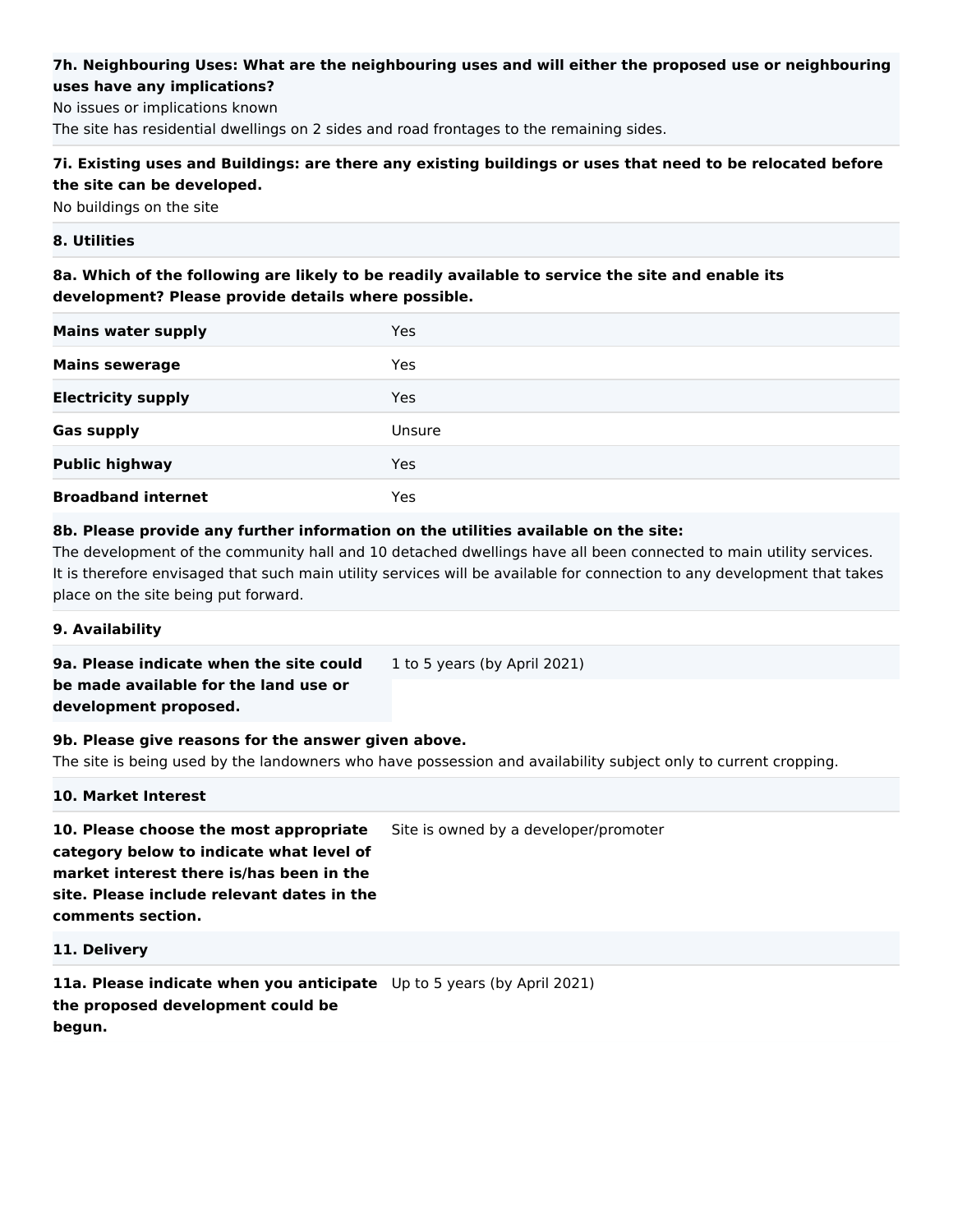| 11b. Once started, how many years do<br>you think it would take to complete the<br>proposed development (if known)?                                                                                                                                                                                                                                                                                                                                                        | 2/3        |
|----------------------------------------------------------------------------------------------------------------------------------------------------------------------------------------------------------------------------------------------------------------------------------------------------------------------------------------------------------------------------------------------------------------------------------------------------------------------------|------------|
| 12. Viability<br>This is the description of your section break.                                                                                                                                                                                                                                                                                                                                                                                                            |            |
| 12a. You acknowledge that there are<br>likely to be policy requirements and<br><b>Community Infrastructure Levy (CIL)</b><br>costs to be met which will be in addition<br>to the other development costs of the<br>site (depending on the type and scale of<br>land use proposed). These requirements<br>are likely to include but are not limited<br>to: Affordable Housing; Sports Pitches &<br><b>Children's Play Space and Community</b><br><b>Infrastructure Levy</b> | - I agree  |
| 12b. Do you know if there are there any<br>abnormal costs that could affect the<br>viability of the site e.g. infrastructure,<br>demolition or ground conditions?                                                                                                                                                                                                                                                                                                          | <b>No</b>  |
| 12d. Do you consider that the site is<br>currently viable for its proposed use<br>taking into account any and all current<br>planning policy and CIL considerations<br>and other abnormal development costs<br>associated with the site?                                                                                                                                                                                                                                   | <b>Yes</b> |
| 13. Other Relevant Information                                                                                                                                                                                                                                                                                                                                                                                                                                             |            |

#### **14. Declaration**

I understand that:

Data Protection and Freedom of Information

The Data Controller of this information under the Data Protection Act 1998 will be Norfolk County Council, which will hold the data on behalf of Broadland District Council, Norwich City Council and South Norfolk District Council. The purposes of collecting this data are:

- to assist in the preparation of the Greater Norwich Local Plan
- to contact you, if necessary, regarding the answers given in your form
- to evaluate the development potential of the submitted site for the uses proposed within the form

#### Disclaimer

The Site Submission response forms received as part of the Greater Norwich Local Plan Regulation 18 Consultation will be published and made available for public viewing. By submitting this form you are consenting to the details about you and your individual sites being stored by Norfolk County Council, and the details being published for consultation purposes. Any information you consider to be confidential is clearly marked in the submitted response form and you have confirmed with the Council(s) in advance that such information can be kept confidential as instructed in the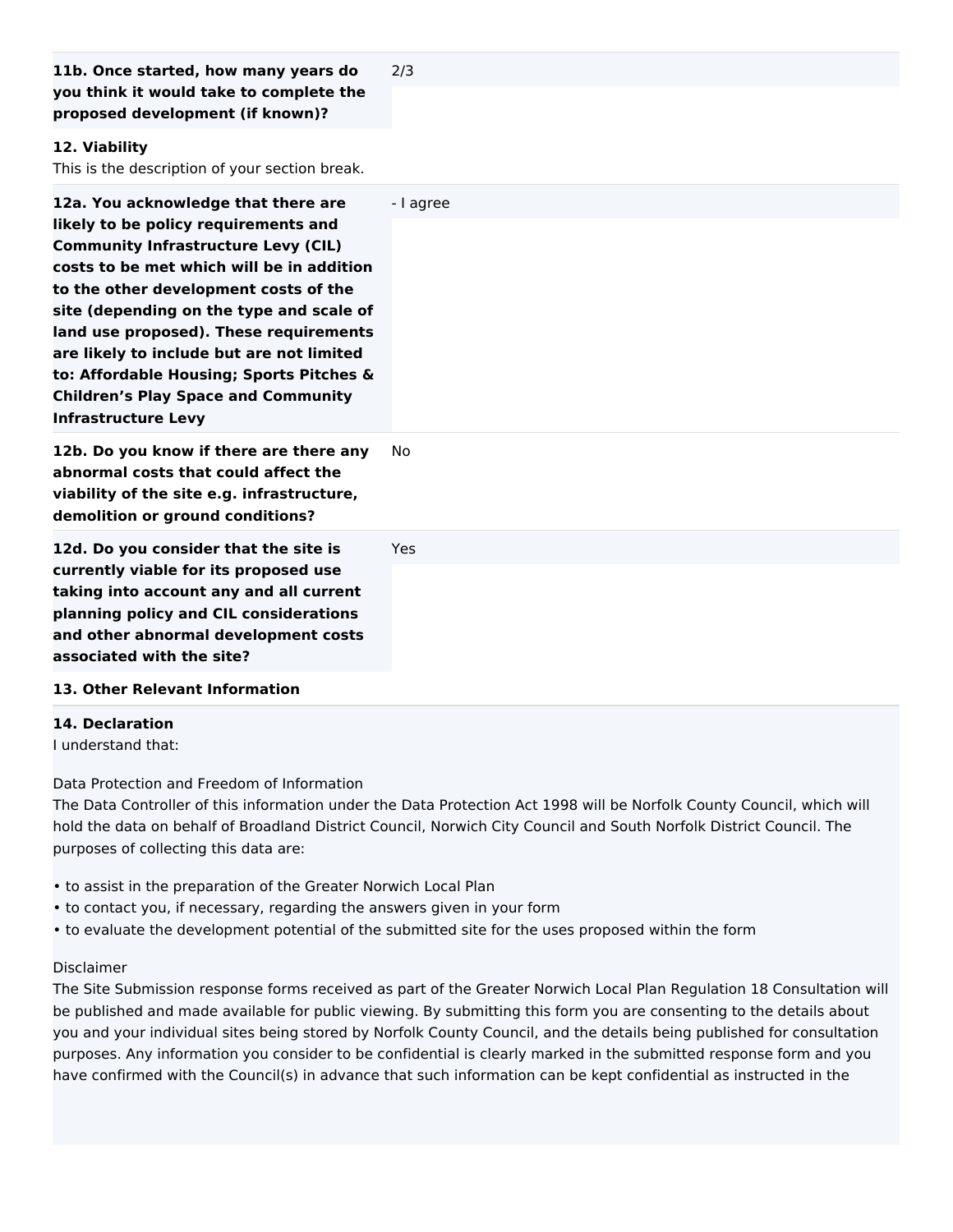Greater Norwich Local Plan: Regulation 18 "Growth Options" Consultation - Site Submission Guidance Notes.

I agree that the details within this form can be held by Norfolk County Council and that those details can be shared with Broadland District Council, Norwich City Council and South Norfolk District Council for the purposes specified in this declaration.

| <b>Name</b> | Alan K Cole  |
|-------------|--------------|
| <b>Date</b> | Feb 25, 2018 |